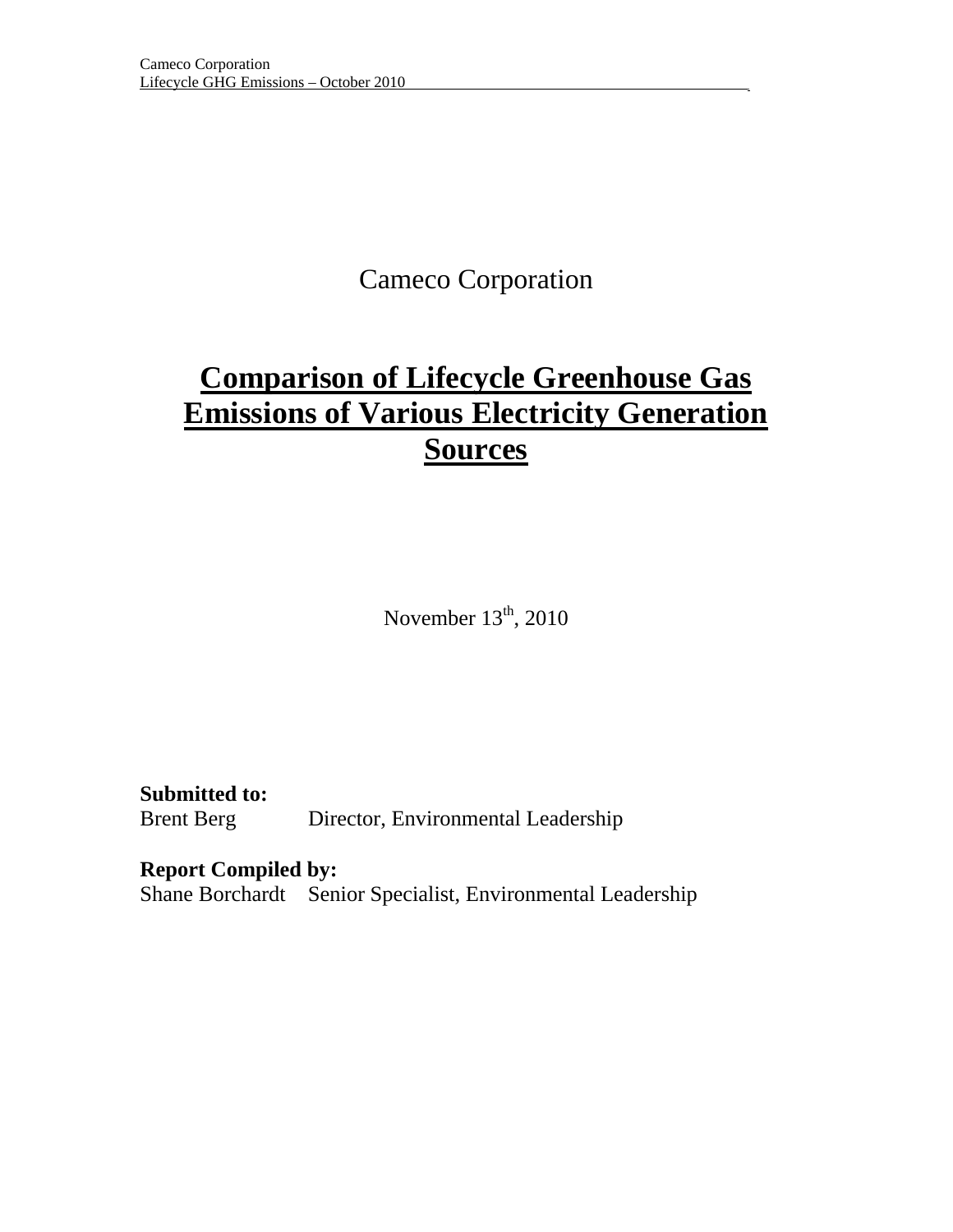#### **1.0 INTRODUCTION**

The emission of greenhouse gases (GHGs) and their implications to climate change have sparked global interest in understanding the relative contribution of the electrical generation industry. According to the Intergovernmental Panel on Climate Change (IPCC), the world emits approximately 27 gigatonnes of  $CO<sub>2</sub>e$ from multiple sources, with electrical production emitting 10 gigatonnes, or approximately 37% of global emissions<sup>i</sup>. In addition, electricity demand is expected to increase by  $43\%$  over the next 20 years<sup>ii</sup>. This substantial increase will require the construction of many new power generating facilities and offers the opportunity to construct these new facilities in a way to limit GHG emissions.

There are many different electrical generation methods, each having advantages and disadvantages with respect to operational cost, environmental impact, and other factors. In relation to GHG emissions, each generation method produces GHGs in varying quantities through construction, operation (including fuel supply activities), and decommissioning. Some generation methods such as coal fired power plants release the majority of GHGs during operation. Others, such as wind power and nuclear power, release the majority of emissions during construction and decommissioning. Accounting for emissions from all phases of the project (construction, operation, and decommissioning) is called a lifecycle approach. Normalizing the lifecycle emissions with electrical generation allows for a fair comparison of the different generation methods on a per gigawatt-hour basis. The lower the value, the less GHG emissions are emitted.

### **2.0 SCOPE AND OBJECTIVES**

The objective of this report is to provide a comparison of the lifecycle GHG emissions of different electricity generation facilities. The fuel types included in this report are:

- Nuclear;
- Coal:
- Natural Gas;
- Oil;
- Solar Photovoltaic;
- Biomass:
- Hydroelectric; and
- Wind.

Table 1 lists all studies utilized for the report, the organization that completed it, and the date the report was published.

Carbon Capture and Sequestration (CCS) is often cited as a technology that could dramatically reduce carbon emissions from coal fired power plants. Although this technology appears quite promising, it is currently in early developmental stages and does not have widespread commercial application. Therefore, the lifecycle GHG emissions can not be accurately estimated and have not been included in this report.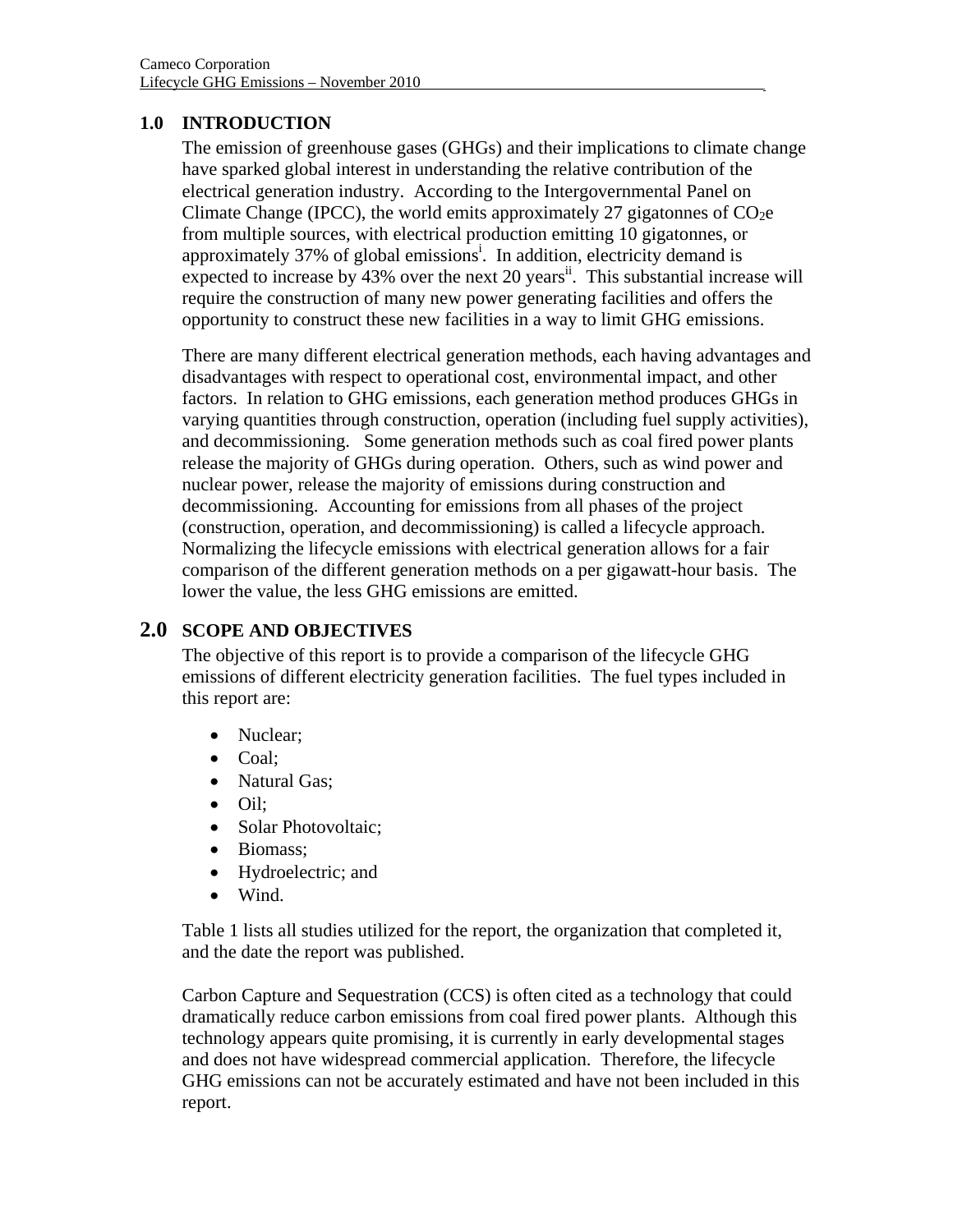### **Table 1: Sources Utilized in Study**

| <b>Title</b>                     | Year<br><b>Released</b> | <b>Publishing Organization</b> | <b>Type of Organization</b> | Link                                                 |
|----------------------------------|-------------------------|--------------------------------|-----------------------------|------------------------------------------------------|
|                                  |                         | <b>IEA</b>                     |                             |                                                      |
| Hydropower-Internalised          | 2001                    |                                | Government/Agencies         |                                                      |
| <b>Costs and Externalised</b>    |                         |                                |                             |                                                      |
| <b>Benefits</b>                  |                         |                                |                             | http://www.nea.fr/globalsearch/search.php            |
| Greenhouse Gas                   | 2000                    | <b>IAEA</b>                    | Government/Agencies         |                                                      |
| <b>Emissions of Electricity</b>  |                         |                                |                             |                                                      |
| Chains: Assessing the            |                         |                                |                             | http://www.iaea.org/Publications/Magazines/Bulletin/ |
| <b>Difference</b>                |                         |                                |                             | Bull422/article4.pdf                                 |
| Comparison of Energy             | 2004                    | <b>World Energy Council</b>    | Government/Agencies         |                                                      |
| <b>Systems Using Life Cycle</b>  |                         |                                |                             |                                                      |
| Assessment                       |                         |                                |                             | http://www.worldenergy.org/documents/lca2.pdf        |
| Uranium Mining,                  | 2006                    | <b>Australian Government</b>   | Government/Agencies         |                                                      |
| Processing and Nuclear           |                         |                                |                             |                                                      |
| Energy - Opportunities for       |                         |                                |                             | http://www.ansto.gov.au/_data/assets/pdf_file/000    |
| Australia?                       |                         |                                |                             | 5/38975/Umpner_report_2006.pdf                       |
| <b>European Commission</b>       | 2007                    | <b>European Commission</b>     | Government/Agencies         |                                                      |
| <b>Staff Working Document</b>    |                         |                                |                             | http://ec.europa.eu/energy                           |
| <b>GHG Emissions and</b>         | 2007                    | Öko-Institut (Institute for    | Government/Agencies         |                                                      |
| Avoidance Costs of               |                         | Applied Ecology)               |                             |                                                      |
| Nuclear, Fossil Fuels and        |                         |                                |                             |                                                      |
| Renewable                        |                         |                                |                             | http://www.oeko.de                                   |
| Environmental Impacts of         | 2006                    | European Photovoltaic          | <b>Universities</b>         |                                                      |
| <b>PV Electricity Generation</b> |                         | Solar Energy Conference        |                             | http://www.ecn.nl/docs/library/report/2006/rx06016.p |
|                                  |                         |                                |                             | df                                                   |
| <b>Externalities and Energy</b>  | 2001                    | <b>OECD Nuclear Energy</b>     | Government/Agencies         |                                                      |
| Policy                           |                         | Agency                         |                             | http://www.nea.fr/html/ndd/reports/2002/nea3676-     |
|                                  |                         |                                |                             | externalities.pdf                                    |
| Greenhouse-gas Emissions         | 2007                    | <b>Columbia University</b>     | <b>Universities</b>         |                                                      |
| from Solar Electric and          |                         |                                |                             | http://www.ecquologia.it/sito/energie/LCA_PV_nuc.p   |
| <b>Nuclear Power</b>             |                         |                                |                             | df                                                   |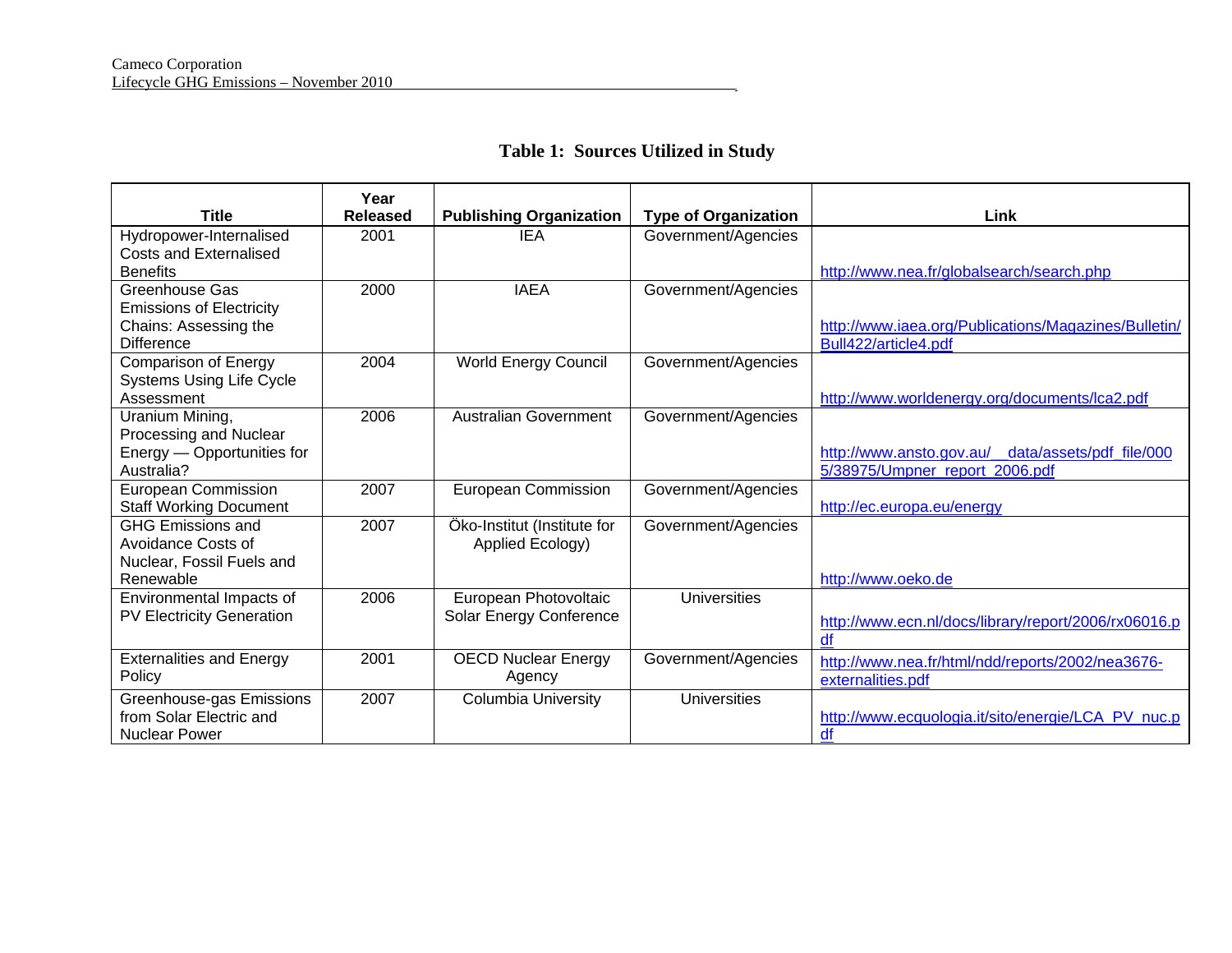| <b>Title</b>                                                                                                                                                | Year<br><b>Released</b> | <b>Publishing</b><br>Organization                                        | <b>Type of Organization</b> | Link                                                                                                                                                                                                  |
|-------------------------------------------------------------------------------------------------------------------------------------------------------------|-------------------------|--------------------------------------------------------------------------|-----------------------------|-------------------------------------------------------------------------------------------------------------------------------------------------------------------------------------------------------|
| Life-Cycle Assessment of<br><b>Electricity Generation Systems</b><br>and Applications for Climate<br><b>Change Policy Analysis</b>                          | 2002                    | University of Wisconsin                                                  | Universities                | http://fti.neep.wisc.edu/pdf/fdm1181.pdf                                                                                                                                                              |
| Nuclear Power - Greenhouse<br>Gas Emissions and Risks a<br>Comparative Life Cycle<br>Analysis                                                               | 2007                    | California Energy<br><b>Commission Nuclear</b><br><b>Issues Workshop</b> | Government/Agencies         | http://www.energy.ca.gov/2007_energypolicy/docum<br>ents/2007-06-<br>25+28 workshop/presentations/panel 4/Vasilis Fth<br>enakis_Nuclear_Power-<br>Greenhouse_Gas_Emission_Life_Cycle_Analysis.p<br>df |
| Quantifying the Life-Cycle<br><b>Environmental Profile of</b><br>Photovoltaics and Comparisons<br>with Other Electricity-<br><b>Generating Technologies</b> | 2006                    | National PV EH&S<br><b>Research Center</b>                               | Industry/Associations       | http://www.bnl.gov/pv/files/pdf/abs_195.pdf                                                                                                                                                           |
| <b>ExternE National</b><br><b>Implementation Germany</b>                                                                                                    | 1997                    | <b>IER</b>                                                               | <b>Universities</b>         | http://www.regie-energie.gc.ca/audiences/3526-<br>04/MemoiresParticip3526/Memoire CCVK 75 Exte<br>rnE Germany.pdf                                                                                     |
| <b>Climate Declaration for</b><br><b>Electricity from Wind Power</b><br>(ENEL)                                                                              | 2008                    | the Swedish<br>Environmental<br><b>Management Council</b>                | Industry/Associations       | http://www.klimatdeklaration.se/Documents/decl/CD<br>66.pdf                                                                                                                                           |
| <b>Climate Declaration for</b><br><b>Electricity from Nuclear Power</b><br>(Axpo)                                                                           | Unknown                 | the Swedish<br>Environmental<br><b>Management Council</b>                | Industry/Associations       | http://www.klimatdeklaration.se/Documents/decl/CD<br>144.pdf                                                                                                                                          |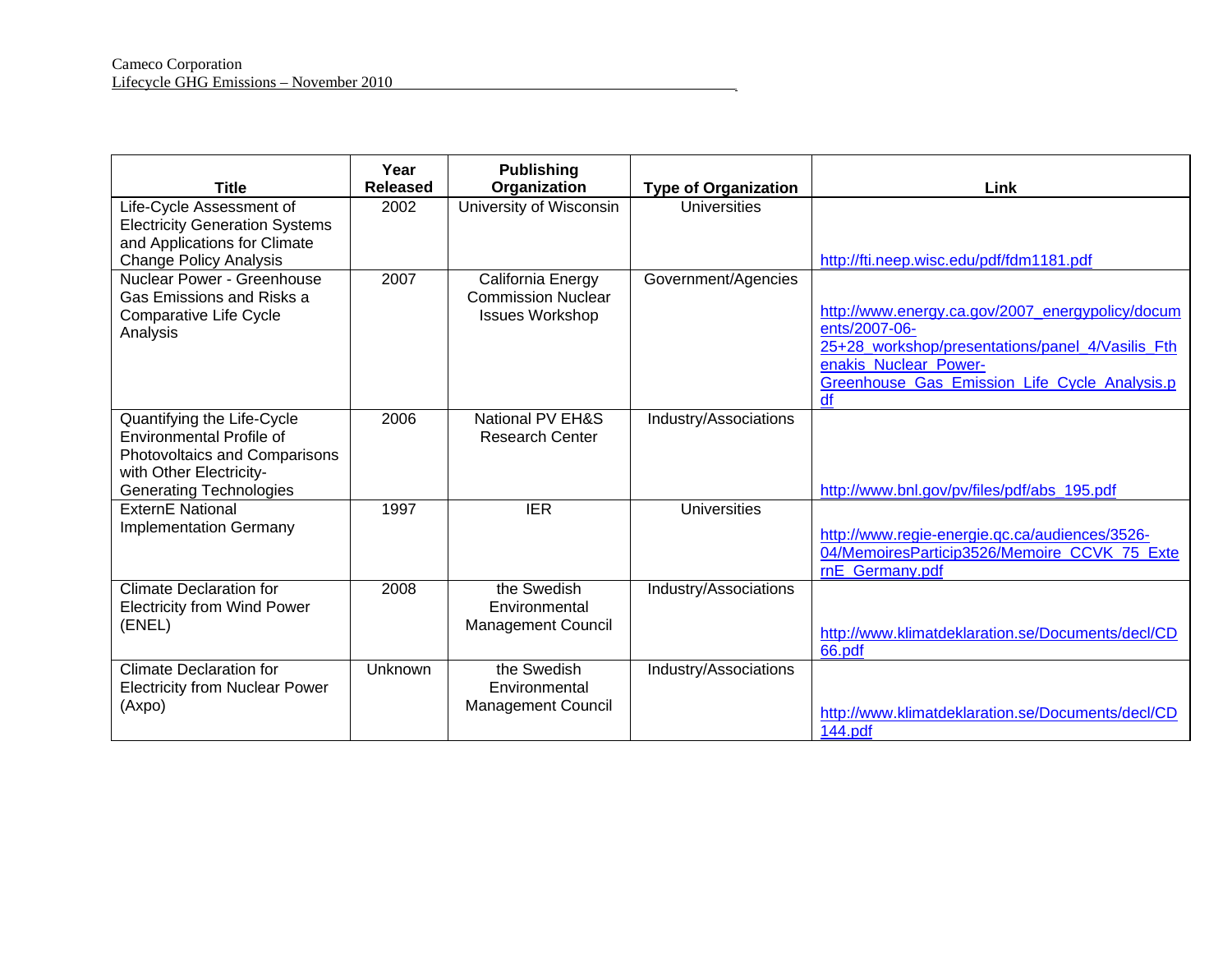| <b>Title</b>                                                                                                                      | Year<br><b>Release</b> | <b>Publishing</b><br>Organization                     | Type of<br>Organization | Link                                                                     |
|-----------------------------------------------------------------------------------------------------------------------------------|------------------------|-------------------------------------------------------|-------------------------|--------------------------------------------------------------------------|
| <b>Climate Declaration for</b><br><b>Electricity from Nuclear</b><br>Power (Vattenfall)                                           | Unknown                | the Swedish<br>Environmental<br>Management<br>Council | Industry/Associations   | http://www.klimatdeklaration.se/Documents/decl/CD21.pdf                  |
| <b>Climate Declaration:</b><br>Product: 1kWh net<br><b>Electricity from Wind Power</b><br>(Vattenfall)                            | Unknown                | the Swedish<br>Environmental<br>Management<br>Council | Industry/Associations   | http://www.klimatdeklaration.se/PageFiles/383/epdc115e.pdf               |
| Climate Declaration for<br>Electricity from Hydropower<br>(Vattenfall)                                                            | <b>Unknown</b>         | the Swedish<br>Environmental<br>Management<br>Council | Industry/Associations   | http://www.klimatdeklaration.se/Documents/decl/CD88.pdf                  |
| <b>Climate Declaration for</b><br><b>Electricity and District Heat</b><br>from Danish Coal Fired<br><b>CHP Units (Vattenfall)</b> | Unknown                | the Swedish<br>Environmental<br>Management<br>Council | Industry/Associations   | http://www.klimatdeklaration.se/Documents/decl/CD152.pdf                 |
| EDP Otelfinger Kompogas<br>Biomass (Axpo)                                                                                         | 2008                   | the Swedish<br>Environmental<br>Management<br>Council | Industry/Associations   | http://www.environdec.com/reg/epd176.pdf                                 |
| EDP of Electricity from<br><b>Torness Nuclear Power</b><br>Station (British Energy)                                               | 2009                   | <b>British Energy</b><br>/ AEA                        | Industry/Associations   | http://www.british-<br>energy.com/documents/Torness_EPD_Report_Final.pdf |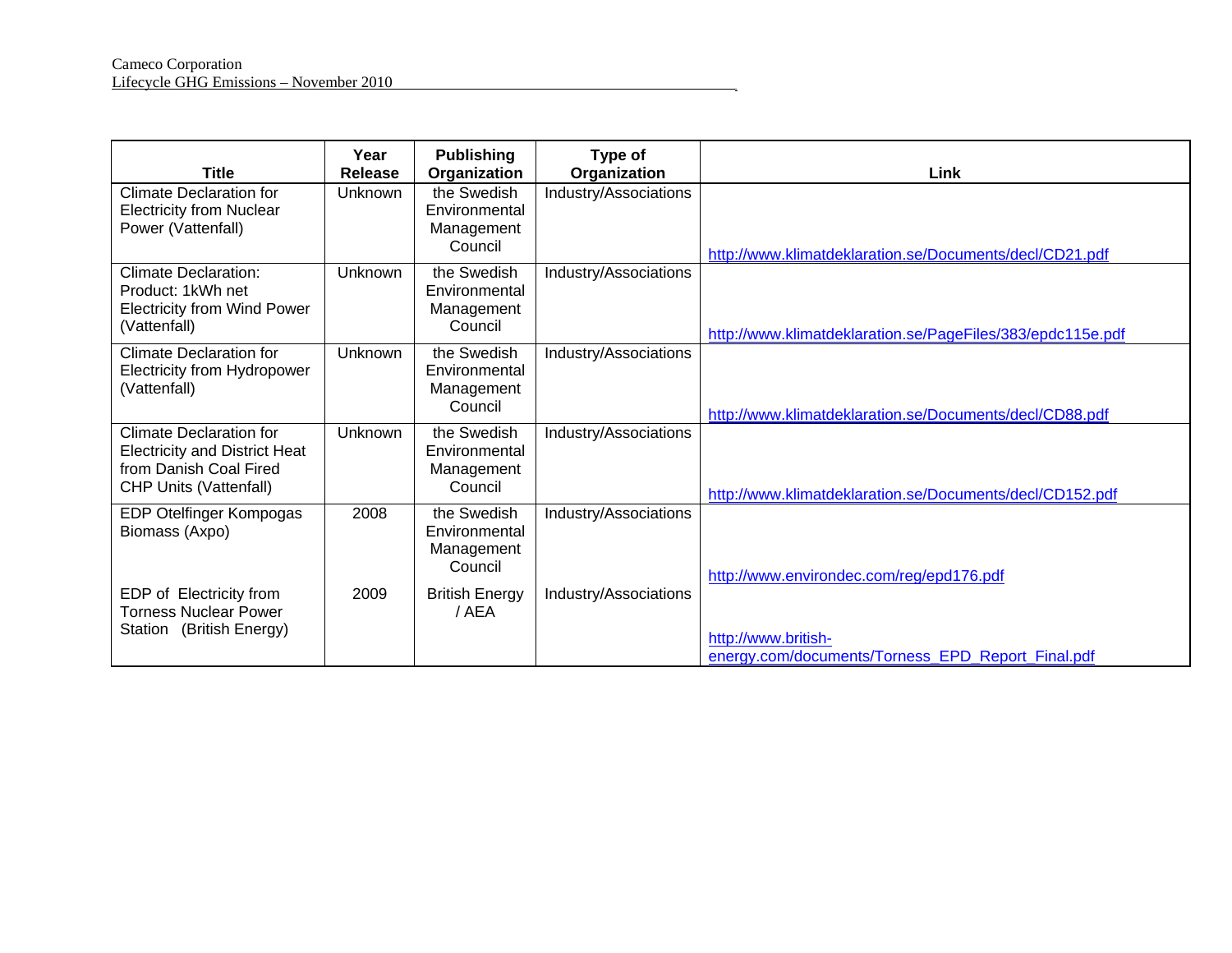### **3.0 Methodology**

This report is a secondary research compilation of literature in which lifecycle GHG emissions associated with electricity generation have been accounted for. To be included within this compilation, the source needed to meet the following requirements:

- Be from a credible source. Studies published by governments and universities were sought out, and industry publications used when independently verified.
- Clearly define the term "lifecycle" used in the assessment. Although the definition of lifecycle can vary, to be considered credible, the source needed to clearly state what definition was being used.
- Include nuclear power generation and at least one other electricity generation method. This would ensure that the comparison to nuclear was relevant.
- Express GHG emissions as a function of electricity production (e.g. kg  $CO<sub>2</sub>e/kWh$  or equivalent). This would ensure that the comparison across electricity generation was relevant.

Figure 1 summarizes the number of literature sources evaluated for each generation method.

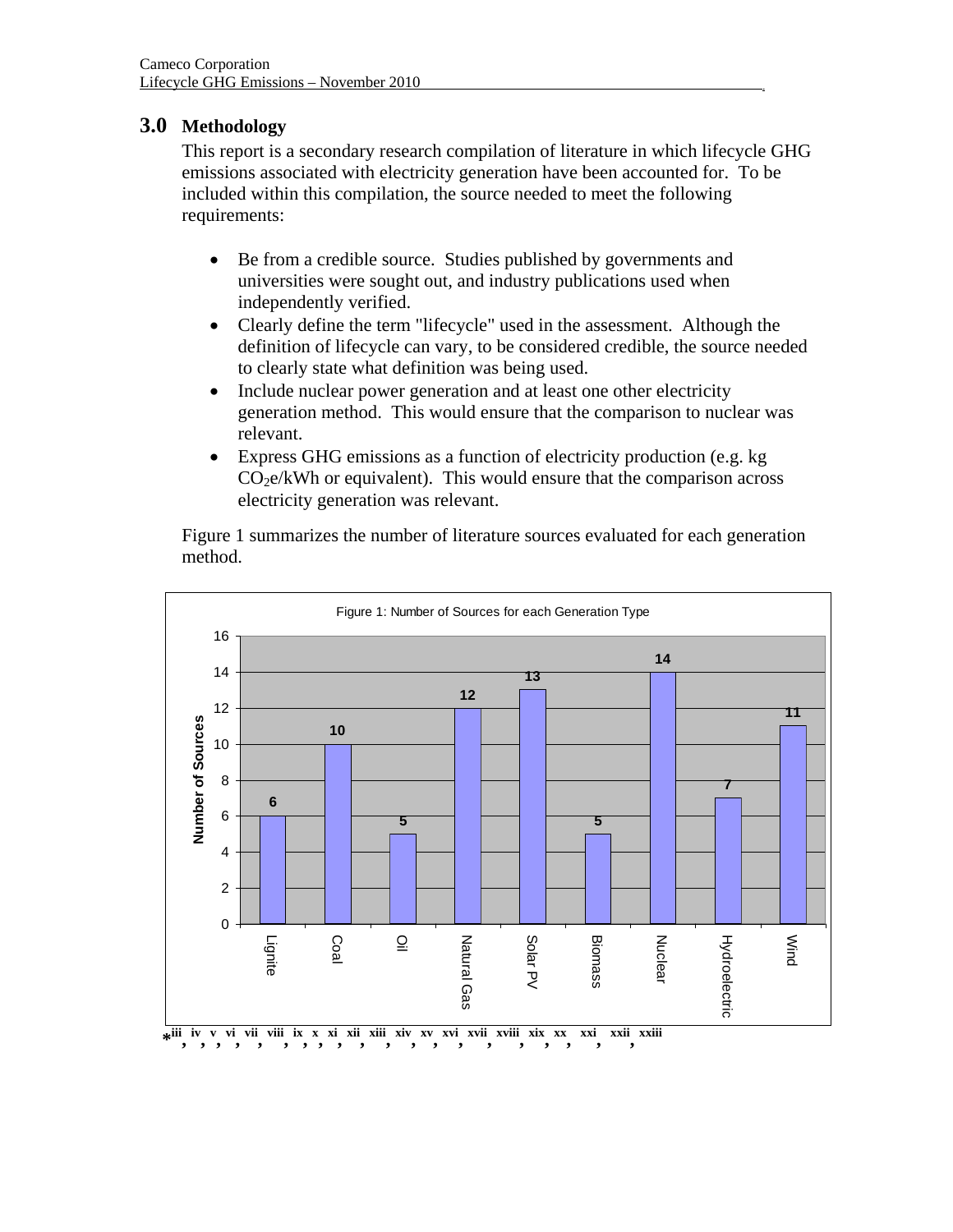#### **4.0 SUMMARY OF ASSESSMENT FINDINGS**

Lifecycle GHG emissions for the different electricity generation methods are provided in Table 2 and shown graphically in Figure 2. Although the relative magnitude of GHG emissions between different generation methods is consistent throughout the various studies, the absolute emission intensity fluctuates. This is due to the differences in the scope of the studies.

The most prominent factor influencing the results was the selection of facilities included in the study. Emission rates from power generation plants are unique to the individual facility and have site-specific and region-specific factors influencing emission rates. For example, enrichment of nuclear fuel by gaseous diffusion has a higher electrical load, and therefore, lifecycle emissions are typically higher than those associated with centrifuge enrichment. However, emissions can vary even between enrichment facilities dependant upon local electrical supply (i.e. is electricity provided by coal fired power plants or a low carbon source).

Another factor influencing results was the definition of lifecycle. For example, some studies included waste management and treatment in the scope, while some excluded waste. When the study was completed, also led to a broader range in results, and was most prevalent for solar power. This is assumed to be primarily due to the rapid advancement of solar photovoltaic panels over the past decade. As the technology and manufacturing processes become more efficient, the lifecycle emissions of solar photovoltaic panels will continue to decrease. This is evident in the older studies estimating solar photovoltaic lifecycle emission to be comparable to fossil fuel generation methods, while recent studies being more comparable to other forms of renewable energy. The range between the studies is illustrated within the figure.

| <b>Technology</b>  | Mean            | Low | High  |  |
|--------------------|-----------------|-----|-------|--|
|                    | tonnes CO2e/GWh |     |       |  |
| Lignite            | 1,054           | 790 | 1,372 |  |
| Coal               | 888             | 756 | 1,310 |  |
| Oil                | 733             | 547 | 935   |  |
| <b>Natural Gas</b> | 499             | 362 | 891   |  |
| Solar PV           | 85              | 13  | 731   |  |
| <b>Biomass</b>     | 45              | 10  | 101   |  |
| Nuclear            | 29              | 2   | 130   |  |
| Hydroelectric      | 26              | 2   | 237   |  |
| Wind               | 26              | հ   | 124   |  |

**Table 2: Summary of Lifecycle GHG Emission Intensity** 

\*iii, iv, v, vi, vii, viii, ix, x, xi, xii, xiii, xiv, xv, xvi, xvii, xviii, xix, xx, xxi, xxii, xxiii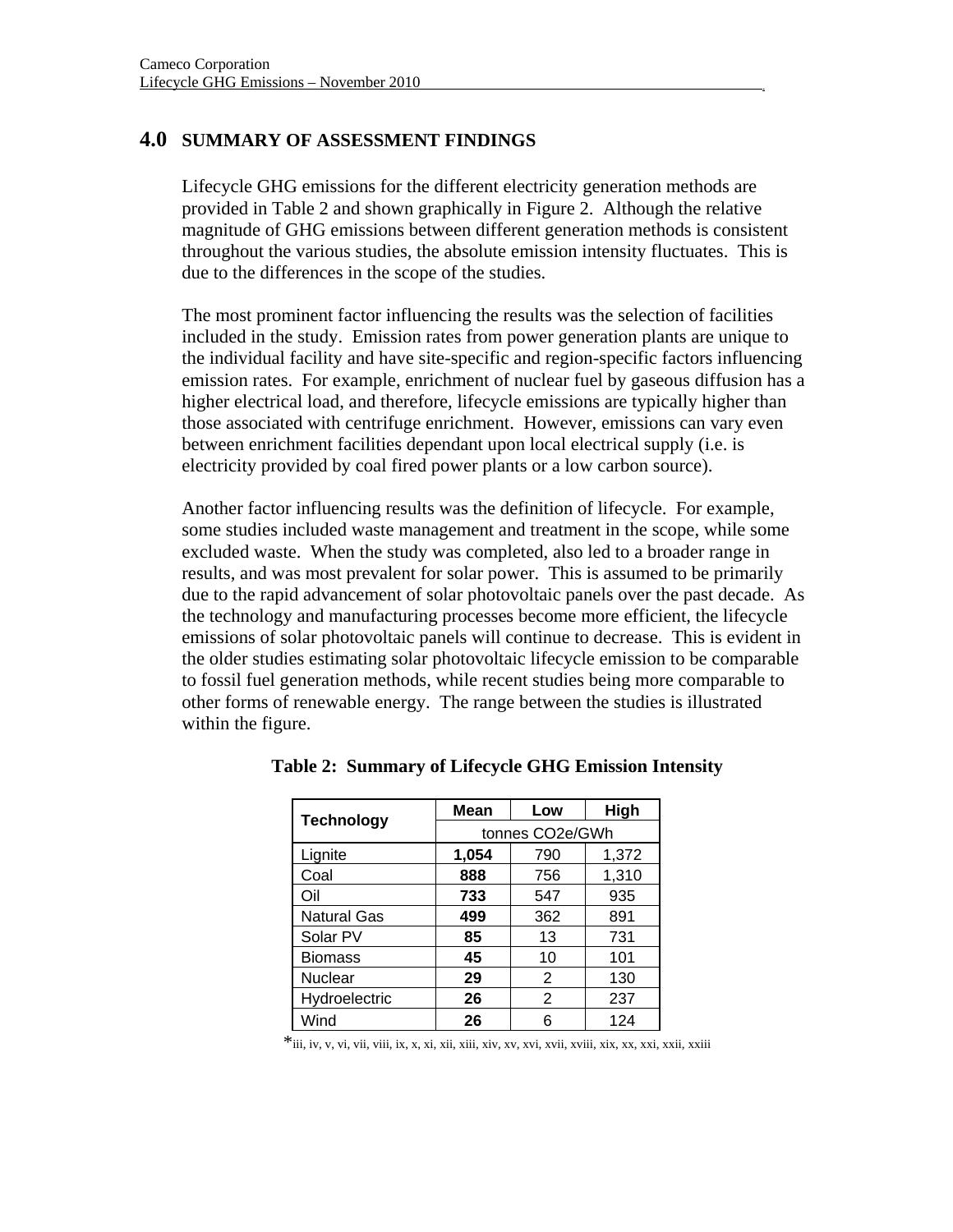

\*iii, iv, v, vi, vii, viii, ix, x, xi, xii, xiii, xiv, xv, xvi, xvii, xviii, xix, xx, xxi, xxii, xxiii

Coal fired power plants have the highest GHG emission intensities on a lifecycle basis. Although natural gas, and to some degree oil, had noticeably lower GHG emissions, biomass, nuclear, hydroelectric, wind, and solar photovoltaic all had lifecycle GHG emission intensities that are significantly lower than fossil fuel based generation.

Nuclear power plants achieve a high degree of safety through the defence-in-depth approach where, among other things, the plant is designed with multiple physical barriers. These additional physical barriers are generally not built within other electrical generating systems, and as such, the greenhouse gas emissions attributed to construction of a nuclear power plant are higher than emissions resulting from construction of other generation methods. These additional emissions are accounted for in each of the studies included in Figure 2. Even when emissions from the additional safety barriers are included, the lifecycle emissions of nuclear energy are considerably lower than fossil fuel based generation methods. Averaging the results of the studies places nuclear energy's 30 tonnes  $CO<sub>2</sub>e/GWh$ emission intensity at 7% of the emission intensity of natural gas, and only 3% of the emission intensity of coal fired power plants. In addition, the lifecycle GHG emission intensity of nuclear power generation is consistent with renewable energy sources including biomass, hydroelectric and wind.

Figure 3 illustrates source evaluation data by study group. Using linear regression, the coefficient of correlation between industry and university sources was 0.98, between industry and government was 0.98, and between university and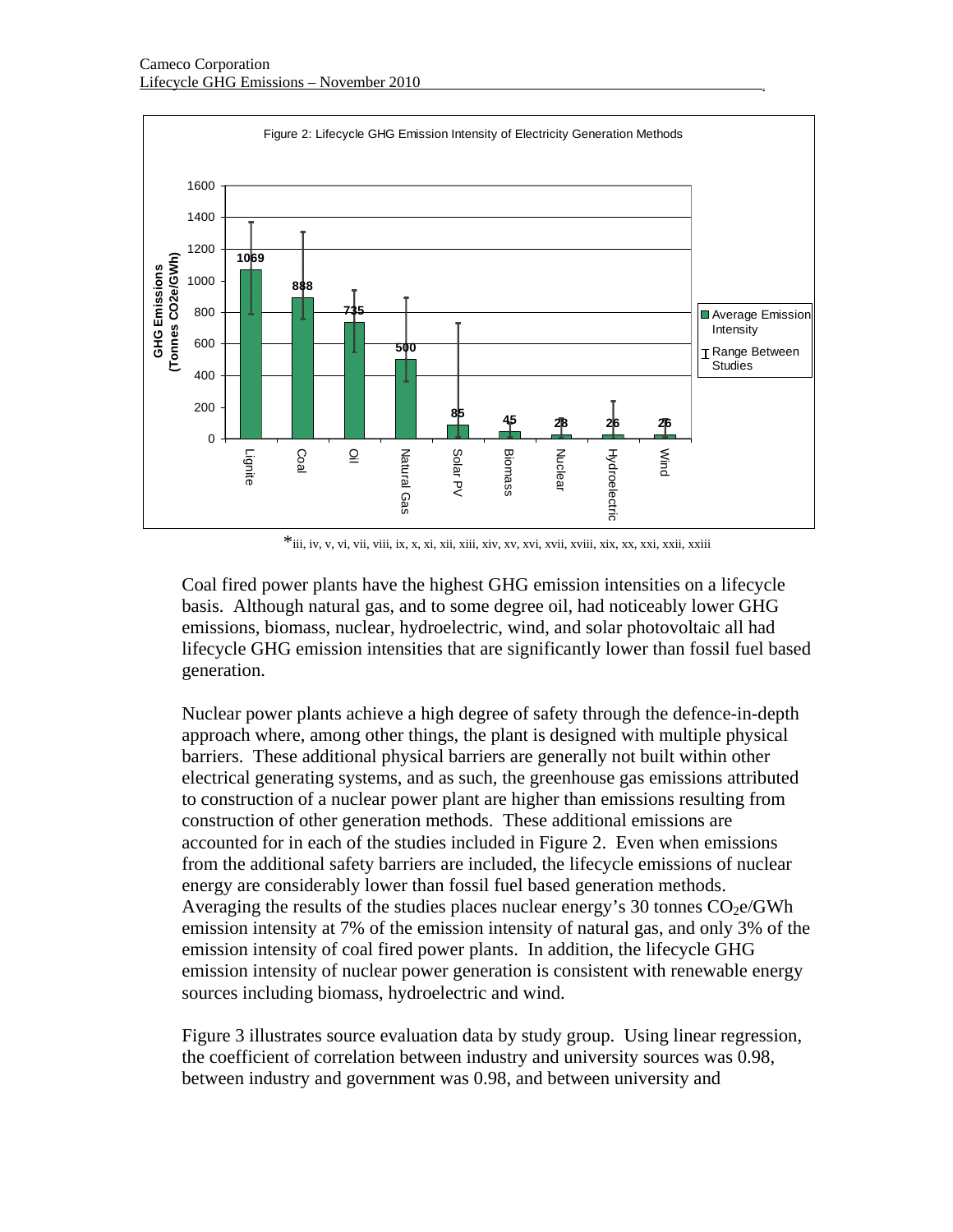government was 0.95. This shows that emission intensities are consistent regardless of the data source.



### **5.0 CONCLUSIONS**

Based on the studies reviewed, the following observations can be made:

- Greenhouse gas emissions of nuclear power plants are among the lowest of any electricity generation method and on a lifecycle basis are comparable to wind, hydro-electricity and biomass.
- Lifecycle emissions of natural gas generation are 15 times greater then nuclear.
- Lifecycle emissions of coal generation are 30 times greater then nuclear.
- There is strong agreement in the published studies on life cycle GHG intensities for each generation method. However, the data demonstrates the sensitivity of lifecycle analysis to assumptions for each electricity generation source.
- The range of results is influenced by the primary assumptions made in the lifecycle analysis. For instance, assuming either gaseous diffusion or gas centrifuge enrichment has a bearing on the life cycle results for nuclear.

#### **6.0 ACKNOWLEDGEMENT**

I would like to acknowledge Hans Korteweg (FORATOM) and Jonathan Cobb (WNA) for assisting in identification of appropriate studies for inclusion in this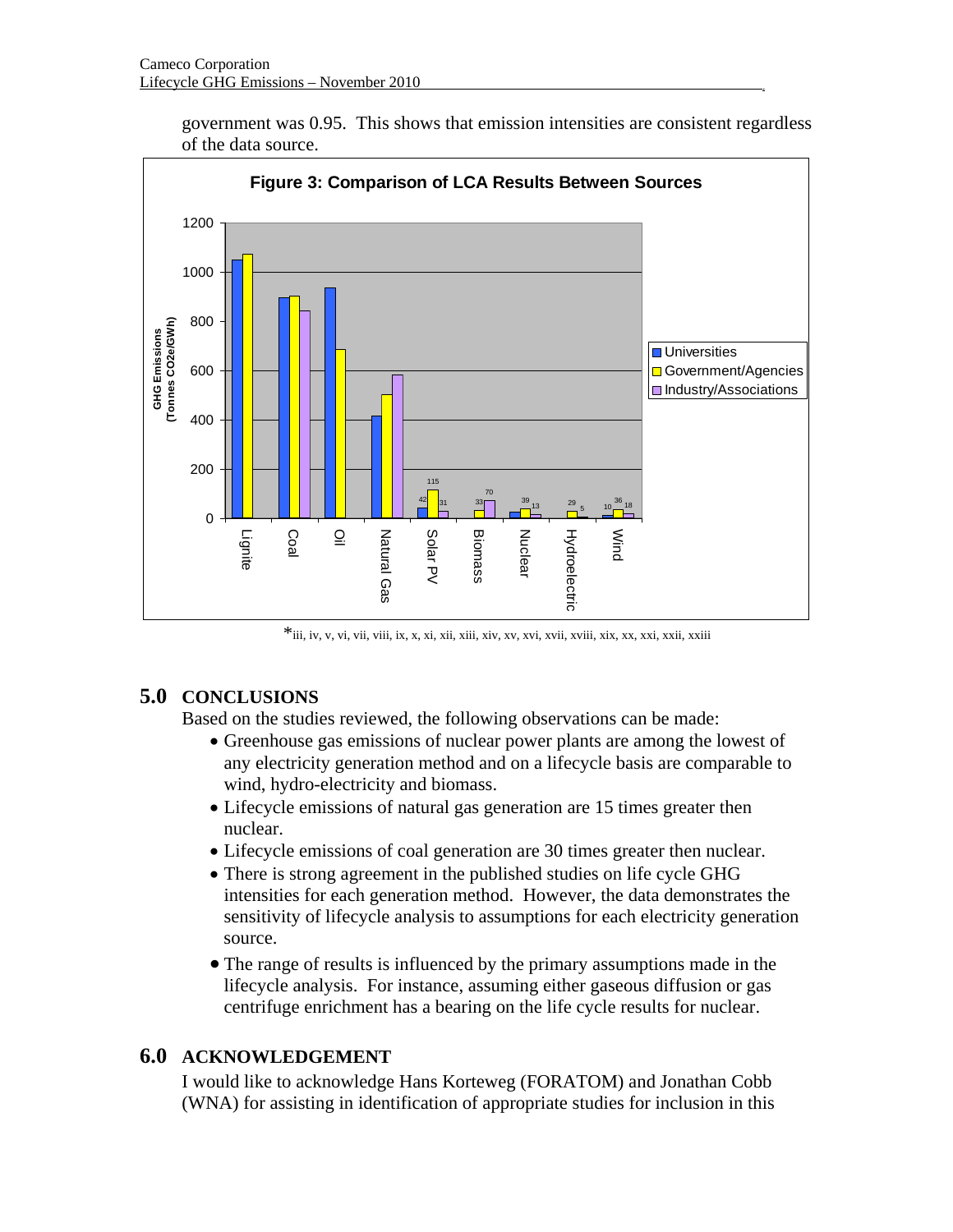report and to Jamie McIntyre for providing overall direction for the project. I would also like to acknowledge Brent Berg and Harvey Seto for providing review of the report.

#### **7.0 CLOSURE**

This report has been prepared for the sole use of Cameco Corporation. If you have any question and/or concerns, please do not hesitate to contact Shane Borchardt at (306) 956-6669.

#### **References**

 $\overline{a}$ 

http://www.iaea.org/Publications/Magazines/Bulletin/Bull422/article4.pdf

vii Australian Government. Uranium Mining, Processing and Nuclear Energy -Opportunities for Australia? [Online]. 2006 [cited August 1, 2010]; Available from

http://www.ansto.gov.au/\_\_data/assets/pdf\_file/0005/38975/Umpner\_report\_2006.pdf

 $v<sub>iii</sub>$  Alsema, E., de Wild-Scholten, M.,  $\&$  Fthenakis, V. Environmental Impacts of PV Electricity Generation - A Critical Comparison of Energy Supply Options. European Photovoltaic Solar Energy Conference [Online]. 2006 [cited August 1, 2010]; Available from

http://www.ecn.nl/docs/library/report/2006/rx06016.pdf<br>ix OECD Nuclear Energy Agency. Externalities and Energy Policy: The Life Cycle Analysis Approach [Online]. 2001 [cited August 1, 2010]; Available from http://www.nea.fr/html/ndd/reports/2002/nea3676 externalities.pdf

<sup>x</sup> Fthenakis,  $V_{.}, \&$  Kim, H. C. (n.d.). Greenhouse-gas emissions from solar electric and nuclear power: A life-cycle study [Online]. 2007 [cited August 1, 2010]; Available from http://www.ecquologia.it/sito/energie/LCA PV nuc.pdf

 $\frac{x_i}{x_i}$  Meier, P. Life-Cycle Assessment of Electricity Generation Systems and Applications for Climate Change Policy Analysis [Online]. 2002 [cited August 1, 2010]; Available from http://fti.neep.wisc.edu/pdf/fdm1181.pdf

xii Fthenakis, V. Nuclear Power-Greenhouse Gas Emissions & Risks a Comparative Life Cycle Analysis [Online]. 2007 [cited August 1, 2010]; Available from

http://www.energy.ca.gov/2007\_energypolicy/documents/2007-06-

25+28\_workshop/presentations/panel\_4/Vasilis\_Fthenakis\_Nuclear\_Power-Greenhouse\_Gas\_Emission\_Life\_Cycle\_Analysis.pdf

xiii European Commission Staff Working Document. 2007 [cited August 1, 2010]; Available from http://ec.europa.eu/energy

 $x^{\text{inv}}$  Fthenakis, V., & Kim, H. Quantifying the Life-Cycle Environmental Profile of Photovoltaics and Comparisons with Other Electricity-Generating Technologies [Online]. 2006 [cited August 1, 2010]; Available from http://www.bnl.gov/pv/files/pdf/abs\_195.pdf

<sup>&</sup>lt;sup>i</sup> International Energy Agency. Energy Technology Perspectives [Online]. 2008 [cited August 1, 2010]; Available from; http://www.iea.org/w/bookshop/add.aspx?id=330<br>ii International Atomic Energy Agency, World Energy Outlook 2009 – GLOBAL ENERGY TRENDS TO

<sup>2030 [</sup>Online], 2009 [cited August 1, 2010]; Available from

http://www.iea.org/W/bookshop/add.aspx?id=388<br>iii International Energy Agency. Hydropower-Internalised Costs and Externalised Benefits [Online]. 2001 [cited August 1, 2010]; Available from http://www.nea.fr/globalsearch/search.php

<sup>&</sup>lt;sup>iv</sup> International Atomic Energy Agency. Greenhouse Gas Emissions of Electricity Chains: Assessing the Difference [Online]. 2001 [cited August 1, 2010]; Available from

<sup>&</sup>lt;sup>v</sup> World Energy Council. Comparison of Energy Systems Using Life Cycle Assessment [Online]. 2004 [cited August 1, 2010]; Available from http://www.worldenergy.org/documents/lca2.pdf

vi Fritsche, U. et al. Treibhausgasemissionen und Vermeidungskosten der nuklearen, fossilen und erneuerbaren Strombereitstellung – Arbeitspapier (Greenhouse gas emissions and avoidance costs for nuclear, fossil and renewable power production–working paper) [Online]. 2007 [cited August 1, 2010]; Available from http://www.oeko.de